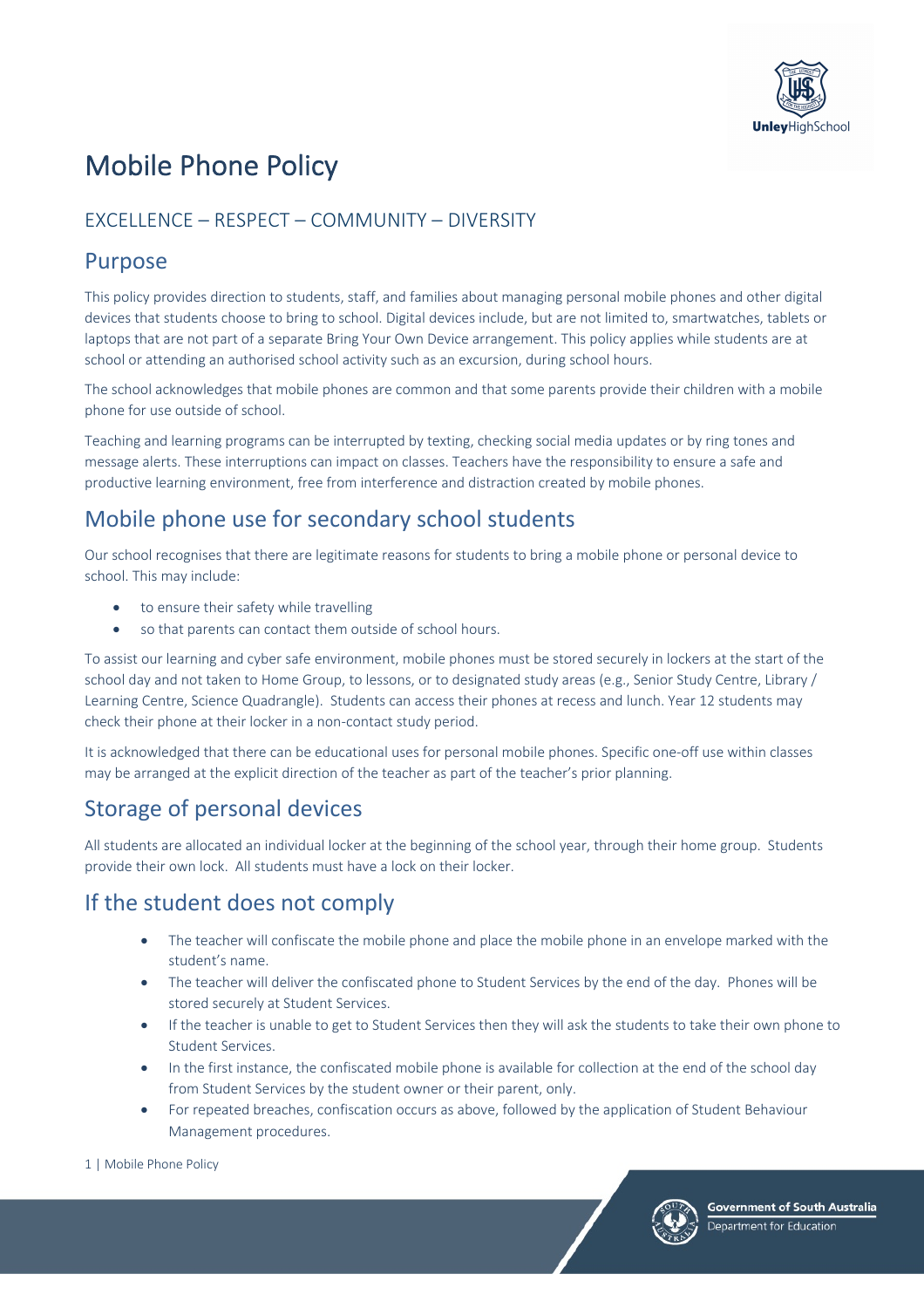

# Roles and responsibilities

### Principal/Delegate

Make sure:

- this policy is clearly communicated and accessible to all students, staff, and families
- there is a process for regular review of the policy
- secure storage is provided for student personal devices that are handed in to school staff and individual lockers that the school provides for students to store their belongings are appropriately secure
- processes are in place for monitoring internet and school network use by all members of the school community.

Enforce the school's policy and responses to instances of non-compliance.

Report and respond to incidents of inappropriate use of personal devices in line with department policy and procedures and any legislative requirements.

Consider requests for exemptions from the school policy from parents, adult, or independent students on a case-by-case basis. Make sure that approved exemptions are documented, and that relevant staff are informed about students' exemptions.

Model appropriate use of mobile phones and support families to understand the importance of promoting safe, responsible, and respectful use of mobile phones to their children.

### School staff

Deliver learning opportunities and maintain a safe and productive learning environment. Take steps to minimise distractions from the non-educational use of personal devices in the learning environment.

Respond to instances of non-compliance in line with the school's policy.

Report and respond to incidents of inappropriate use of personal devices in line with department policy and procedures and any legislative requirements.

Make sure that any student personal devices handed in for their care are stored in a secure location (Student Services) and are returned to the student (or their parent).

Model appropriate use of mobile phones and support families to understand the importance of promoting safe, responsible, and respectful use of mobile phones to their children.

#### Students

Comply with the requirements of the school's policy and follow all reasonable directions from the Principal and school staff.

If permitted to use a mobile phone or personal device in line with this policy, do so in a safe, responsible, and respectful way and support peers to do the same.

Communicate respectfully with others and do not use a mobile phone or other personal device to bully, harass or threaten another person.

Respect others' rights to privacy and do not take photos, film, or audio records of other people without their knowledge or permission.

2 | Mobile Phone Policy